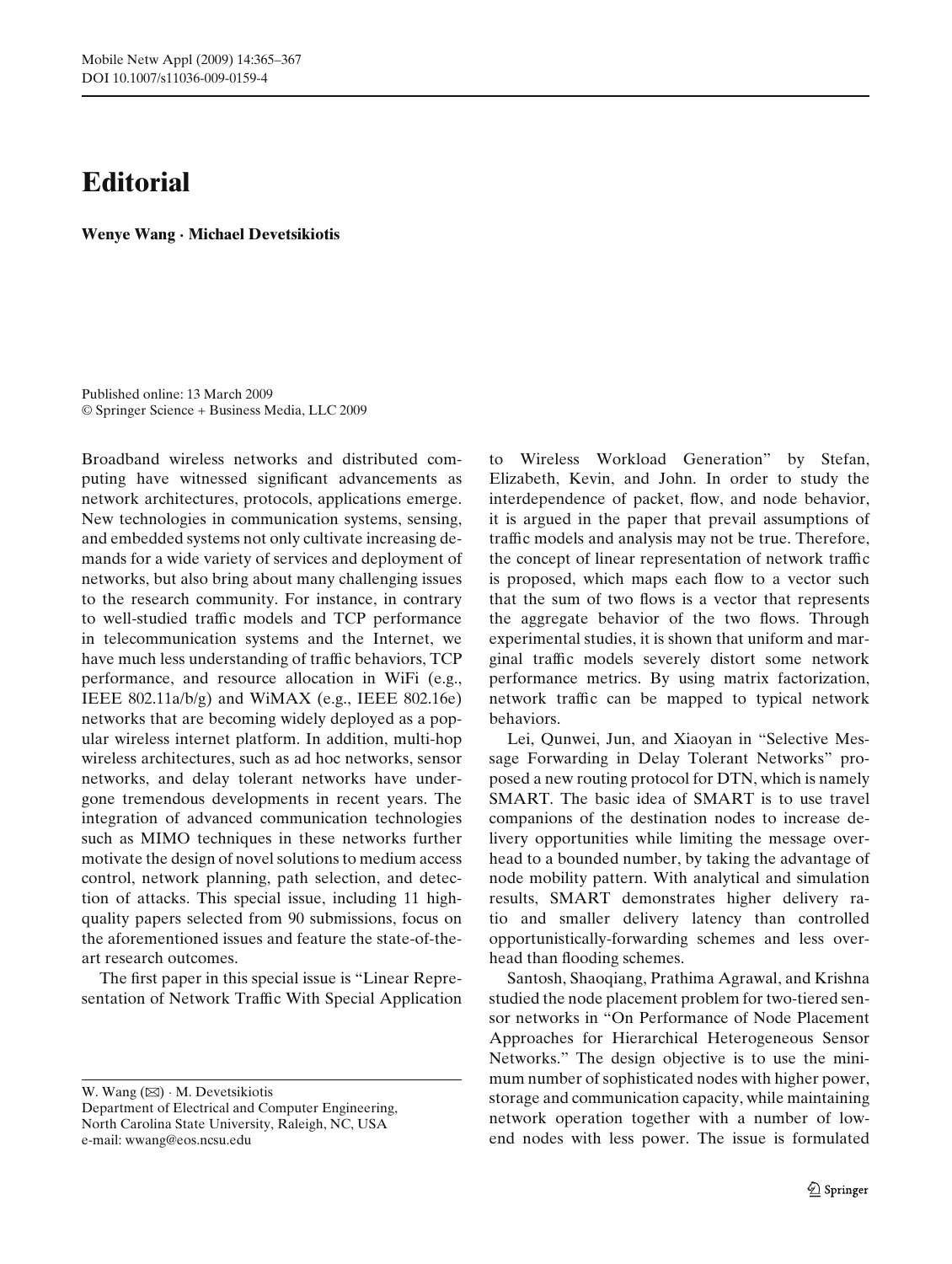and solved as a multi-constraint optimization problem by using Binary Integer Linear Programming, Greedy approach, and Genetic algorithms. Moreover, a hybrid approach is proposed based upon the above three solutions to achieve better performance.

Moshe, Ari, Reuven, and David presented an efficient and robust monitoring and routing solution in "Joint Monitoring and Routing in Wireless Sensor Networks using Robust Identifying Codes" to achieve near-optimal routing with very small routing tables. With the abstraction based on identifying codes, the monitoring area is divided into a finite number of regions and modeled as a graph, where a collection of monitors in a network forms an identifying code if any given identifying set uniquely identifies a vertex in the graph. Therefore, the proposed solution takes the advantage of identifying codes that allow monitoring an area without deploying active monitors in each subregion. A polynomial-time approximation algorithm is also developed to utilize only local information, which results in two distributed implementations.

Mohammad and Marwan presented a powercontrolled MAC protocol for a wireless network with two antennas per node in "Channel Access Scheme for MIMO-Enabled Ad Hoc Networks with Adaptive Diversity/Multiplexing Gains" for improving channel reuse and reducing energy consumption. Through dynamic switching between diversity and multiplexing modes, a utility function, depending on both energy consumption and throughput, is maximized. Five configurations are proposed for different diversity and multiplexing gains. Simulations are carried out to demonstrate the performance of the proposed MAC protocol in ad hoc topologies.

Suraj, Aura, and Ramgopal in "An Optimization Framework for Demand-based Fair Stream Allocation in MIMO Ad Hoc Networks" proposed a solution to achieve the proportional fairness of the stream allocation in the minimum possible schedule length. The concept of stream allocation to flows is proposed and used for contention-free scheduling in single- and multi-user communications based on traffic demands and classes. The proposed solution is implemented and compared with other solutions over a number of sample topologies toward fairness.

Jeonggyun, Sunghyun, and Daji in "Analytical Study of TCP Performance over IEEE 802.11e WLANs" presented a model for TCP performance analysis with 802.11e EDCA (Enhanced Distribution Channel Access). The effects of minimum contention window sizes and transmission opportunity (TXOP) limits on the aggregate TCP throughput are studied in analytical models and simulations. It is shown that the best aggregate TCP throughput can be achieved by the combination of contention-free access for downlink packet transmissions and TXOP transmissions.

Miao, Ming, and Yuanyuan presented the joint design of medium access control (MAC) access and multiuser MIMO technique in "Applying Opportunistic Medium Access and Multiuser MIMO Techniques in Multi-Channel Multi-Radio WLANs." User selection and channel negotiation are conducted between the access point (AP) and multiple users by using Adhoc Traffic Indication Message (ATIM) windows. By exploiting multiuser diversity, data transmission rate is maximized via opportunistic scheduling.

Bo, Guanling, Jie, and Hongda investigated an important security issue in "Robust Detection of Unauthorized Wireless Access Points," that is, the detection of rogue access points in Wi-Fi networks, especially when these unauthorized APs are configured as routers. The proposed solution uses a verifier on the internal wired network to send test traffic towards wireless edge devices, and uses sniffers to identify rogue APs. A probabilistic algorithm is proposed to work with encrypted AP traffic load, which is demonstrated in experiments to be effective with moderate traffic overhead.

Yeonsik, Sandeep, Cheng-Lin, and Raghupathy studied the performance and capacity issue of VoIP in IEEE 802.11b network with G.711 voice code in "VoIP over Wi-Fi Networks: Performance Analysis and Acceleration Algorithms." They identified a comprehensive set of components that could be improved to increase VoIP call capacity for small frame size which is considered a good option for real-time traffic. Further they select three dominant components and present algorithms to improve call capacity. One of the algorithms, namely Frame Aggregation (FA) is implemented and demonstrated to be an effective solution toward their design goal.

Marc in "Scheduling Constraints and Interference Graph Properties for Graph-based Interference Coordination in Cellular OFDMA Networks" proposed a new approach to the problem of heavy inter-cell interference between neighboring base stations due to channel allocation in WiMAX and 3GPP systems. The main idea is to use beamforming antennas in combination with interference coordination mechanisms which is formulated as a graph coloring problem. The analysis and simulation results demonstrate that resource utilization is significantly improved, while satisfying scheduling constraints of applications.

**Acknowledgements** The guest editors would like to thank the organization committee of IEEE BroadNets 2007 and authors for